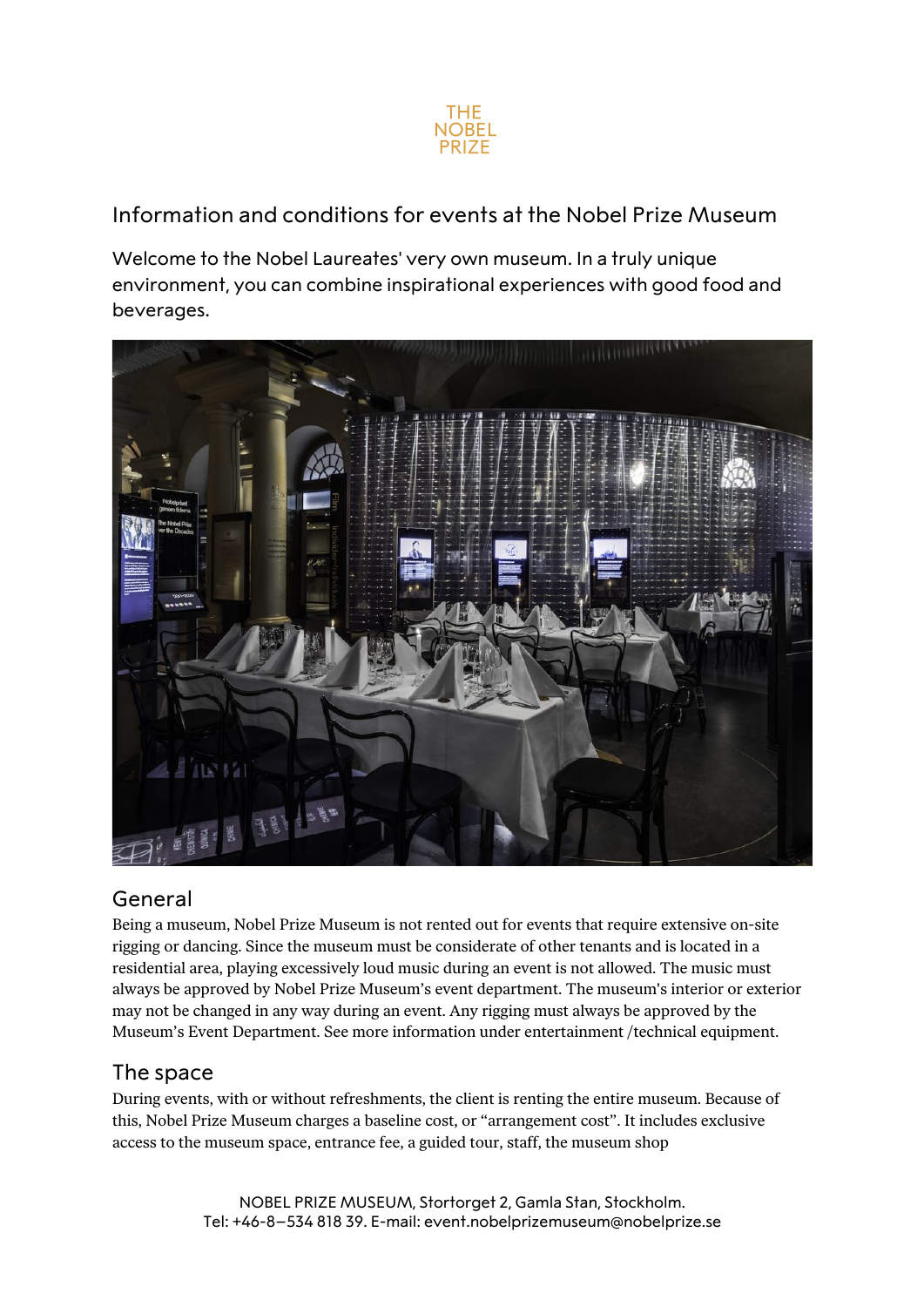

being open during a certain period in the evening and cleaning. Nobel Prize Museum cannot be rented for parties only. Instead the arrangements always include a guided tour or other knowledgesharing activity. The museum space is suitable for many conceivable kinds of arrangements. Contact the event department to see how your event can be carried out in the best possible way.

#### Booking of events

To book Nobel Prize Museum, please contact the event department at event@nobelmuseum.se or phone +46-8-534 818 39. You are welcome to make an appointment for a client on-site visit in connection with your booking, in order to see what possibilities there are for your particular event.

On the following days, a 25% supplement is charged in addition to the baseline cost and refreshments including beverages: Epiphany, Good Friday, Easter Monday, May 1, Ascension Day, Whitsun Eve, Whitsunday, Swedish National Day, Midsummer Eve, Midsummer Day, All Saints' Day, Boxing Day and New Year's Eve.

Unbookable days: Christmas Eve, Christmas Day, New Year's Day.

### Arrival and departure times

Groups are welcome after 18.00 hours (6 p.m.) on Mondays-Thursdays and Saturdays-Sundays throughout the year. If your arrangement runs past the agreed closing time (no later than 23.00), each subsequent hour will be invoiced at SEK 1,500 per hour plus VAT.

#### Cloakroom

Nobel Prize Museum has an unstaffed cloakroom with hangers and some lockable cabinets. A staffed cloakroom with garment rails, hangers and numbered discs can be rented for an extra cloakroom fee of SEK 400 per hour.

#### Cancellation rules

Cancellations must be made in writing to event@nobelmuseum.se. Cancellation rules are always enclosed with your confirmation. The following cancellation rules apply to events with refreshments.

**→** An event booked 1 year before the event date may be cancelled by the client up to 6 months before the event date at no additional cost.

• If cancelled later than 4 months before the event date, the client will be charged 50% of the arrangement cost / tour cost.

• If cancelled later than 30 days before the event date, the client will be charged 100% of the arrangement cost / tour cost.

• If cancelled later than 14 days before the event date, the customer will be charged the entire arrangement cost / tour cost plus 100% of the cost of food and beverages.

An event booked less than a 1 year before the event date may be cancelled by the client up to 4 months before the event date at no additional cost.

NOBEL PRIZE MUSEUM, Stortorget 2, Gamla Stan, Stockholm. Tel: +46-8–534 818 39. E-mail: event.nobelprizemuseum@nobelprize.se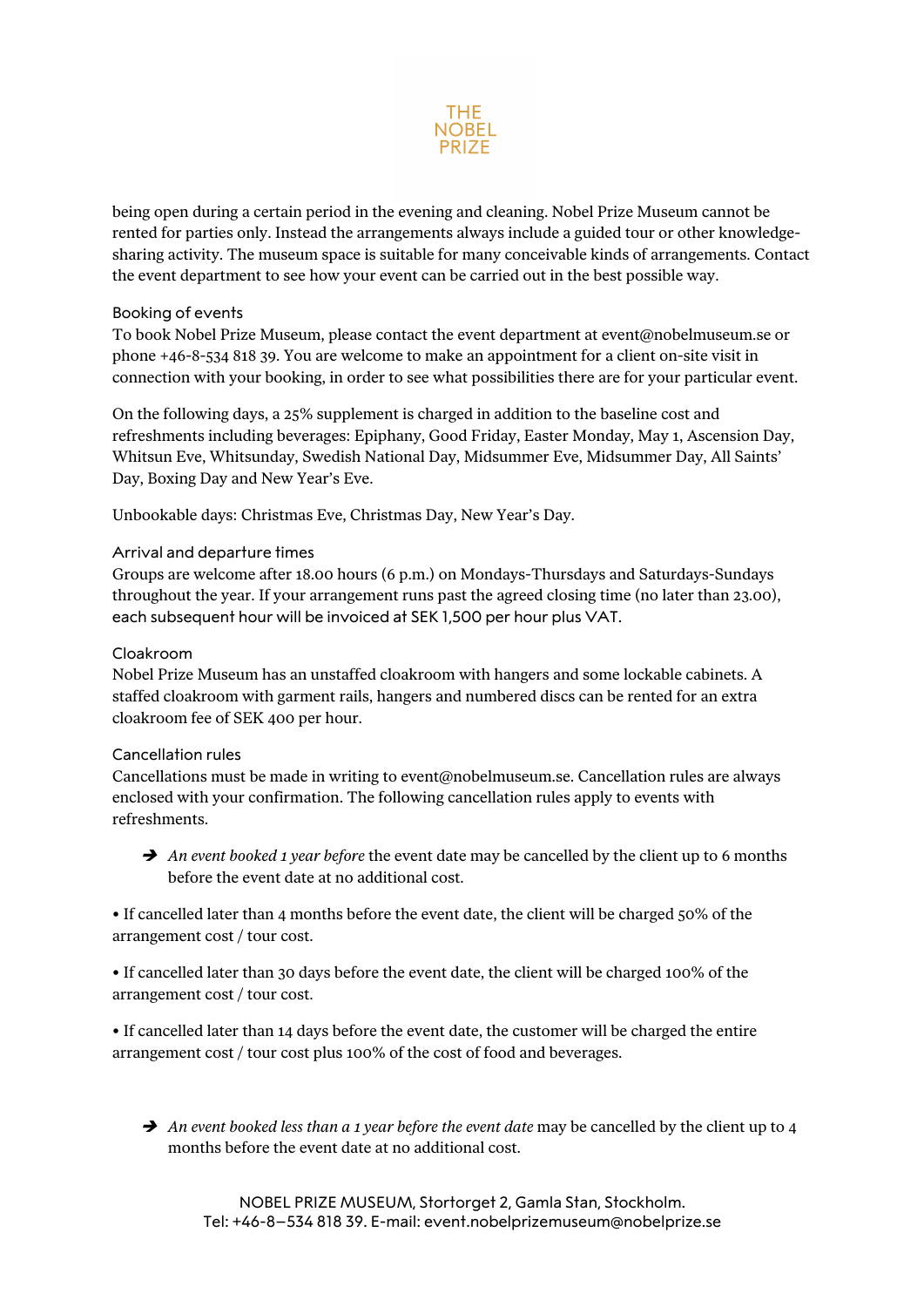

• If cancelled later than 3 months before the event date, the client will be charged 50% of the arrangement cost / tour cost.

• If cancelled later than 30 days before the event date, the client will be charged 100% of the arrangement cost / tour cost.

• If cancelled later than 14 days before the event date, the customer will be charged the entire arrangement cost / tour cost plus 100% of the cost of food and beverages.

# Refreshments

All food and beverages are ordered through Nobel Prize Museum's restaurant, Bistro Nobel.

For evening events such as sit-down dinners, cocktail parties or stand-up receptions the museum will accommodate 25 guests or more.

### Placement of orders

All food and beverages must be ordered in advance and confirmed by the client no later than 30 business days before the event date. The following guidelines are applicable at placements of orders:

- When ordering in advance, the client states the number of drinking glasses per person included in the order.
- When wine is ordered, the client will be invoiced for the number of open bottles used during the event.
- If the group that is booked decreases in size after placing the order, the client will be charged for the number of servings that will not be used (food).
- If the group that is booked decreases in size later than 3 days before the event date, the client will be charged for the number of beverage servings that will not be used (wine), estimated on the basis of the number of glasses per person the client has ordered.

If the client has special dietary or allergy-related requests, the client must state this no later than 14 business days prior to the event date.

For groups up to 100 people, the tables, chairs, tableware and linens are included. For groups of more than 100 people, a charge for tables, chairs, tableware, linens etc. is added.

To achieve a correct price quote for your event, please contact the event department. We accept requests up to 4 weeks before the event date.

#### Table settings

Dinner tables are set including chocolate Nobel medals. The placing of tables we plan together with the client. At the client's request, a table diagram can be sent to the client.

Table settings do not include flowers. Clients who would like flowers can arrange this themselves or order flowers through the Museum. Please contact the event department for a price quote no later than 2 weeks before the event date.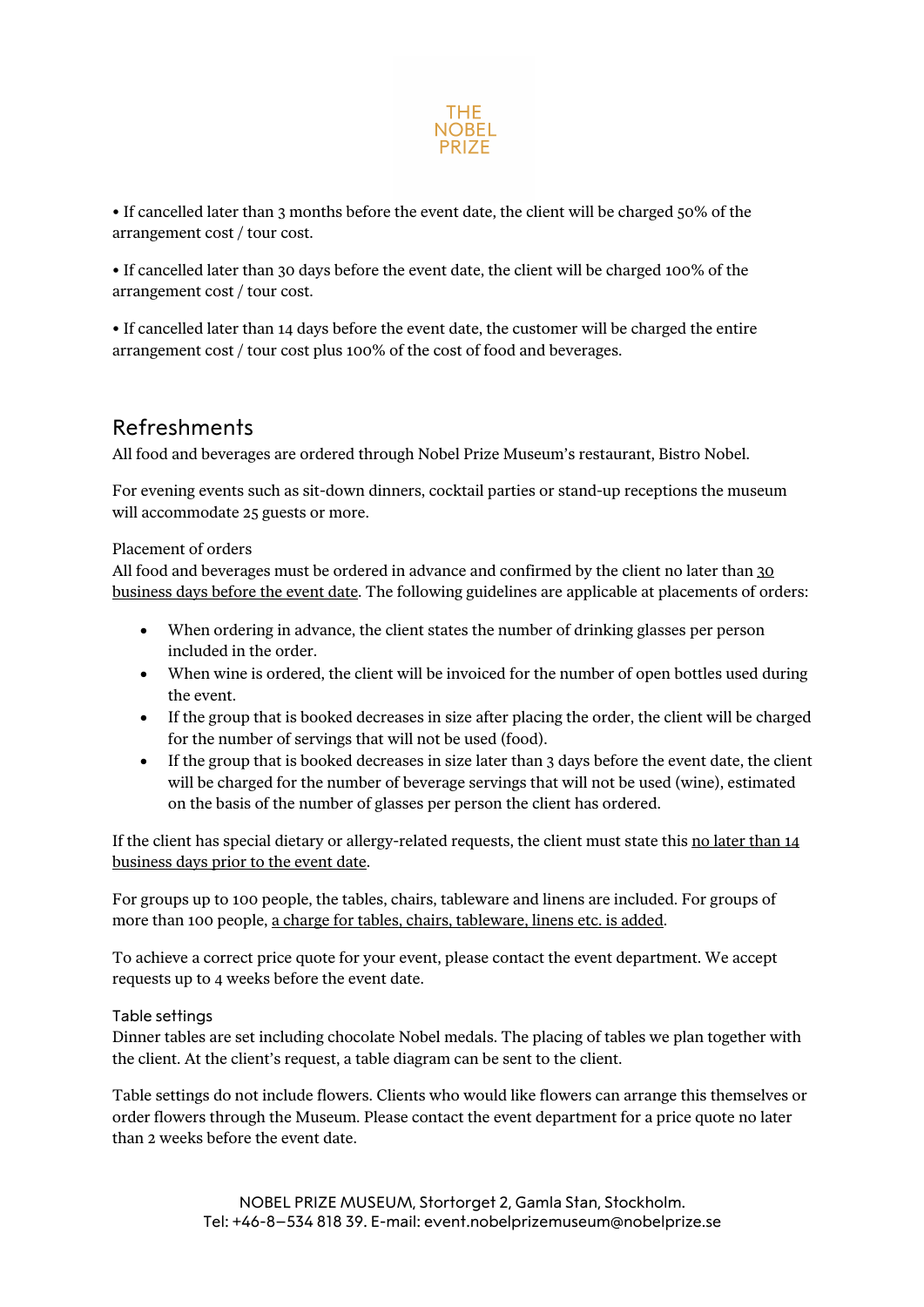

Nobel Prize Museum does not provide printed dinner menus for every guest, seating cards or preprinted programmes. This is arranged by each individual client. Please observe that the Nobel medal or the Nobel Museum's logo may not be used.

### Rules of conduct

Alcoholic beverages may not be carried outside the museum, either out on Stortorget square or in the rear courtyard next to Stockholm Cathedral (Storkyrkan), unless a special serving licence has been applied for by Nobel Prize Museum at the request of the client.

Food and beverages may be consumed in all areas of the museum. Beverages and light food may thus be carried, for example during guided tours.

Additional prices Groups of fewer than 25 people, SEK 4,800 Staff cost after 01.00 hours, SEK 1,200 per hour All prices are excluding VAT

# Technical equipment/Entertainment

If the event requires technical equipment, this must be ordered by the client well in advance, but no later than 2 weeks before the event date. When booking, the client must state such equipment needs in their entirety. The client will be charged for rigging, use and removal of technical equipment at a cost of SEK 550 per hour, excluding VAT. The minimum charge is three hours. When booking, the client shall send an order list and a schedule or programme description for the technical equipment that will be needed, which Nobel Prize Museum must approve.

Nobel Prize Museum has its own simple PA system that can be used for speeches, presentations etc. If the event requires additional equipment, for example for music, this shall be rented by the client at the client's own expense. In case of questions, please contact the event department.

If the client would like music during the event, the client must book this independently. If the client has booked musicians, the client shall establish contact between Nobel Prize Museum and the musicians. When planning events with music, a site visit is recommended by the band contact well in advance of the event date. Please book a meeting with the event Department for this purpose. The client and the musicians will be responsible for transporting the proper technical equipment to Nobel Prize Museum and for ensuring that their own technician is on site for rigging, carrying out the programme and removing the equipment after the event.

#### Rigging and removal

Rigging of technology and equipment is allowed starting at 16.00 hours (winter season) and 17.00 hours (summer season, June-August).

Rigging should be done in a way that is respectful of Nobel Prize Museum's visitors and is not disruptive. If more time is required, this must be approved by the museum no later than 7 days before the event date. All equipment and other event materials shall be hauled away immediately after the event is over or as agreed with Nobel Prize Museum's event department. Roll-ups are allowed in the museum, not outside.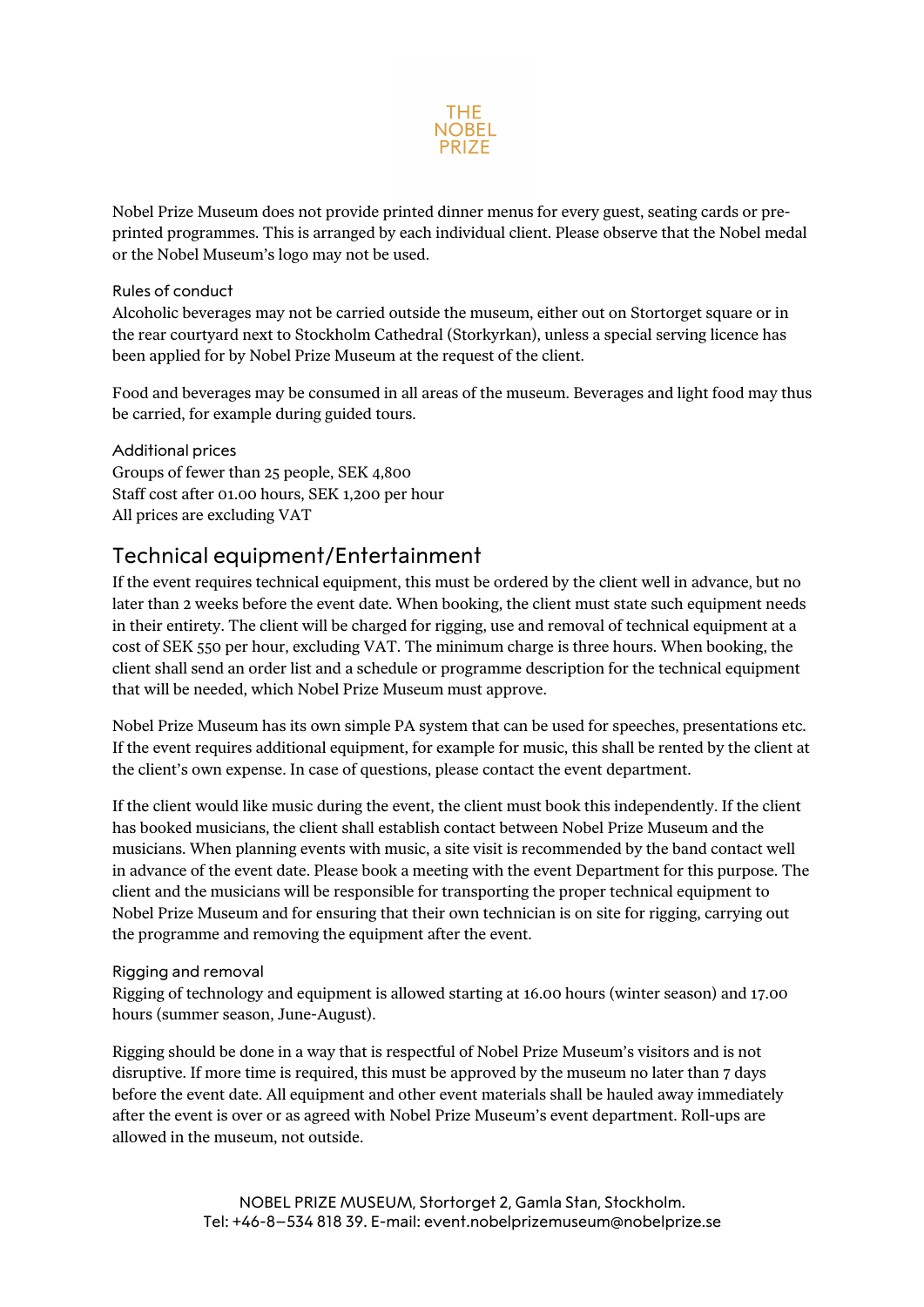

### Rehearsals and sound checks

Rehearsals and sound checks may generally not occur during the museum's regular opening hours. Earliest starting time: 17.00. Rehearsals and sound checks should be kept short. Otherwise as agreed with Nobel Prize Museum's Event Department.

## Gifts and presents

Presents and gifts from Nobel Prize Museum's product catalogue (which is sent to the client upon booking) shall be ordered in advance, no later than 5 business days before the event date. The costs of these goods shall be paid by the client as part of the overall invoice for the event. Wrapping of goods is included in their price.

## Haulage and delivery address

Haulage and deliveries of client material (for example, folders and roll-ups), technical equipment etc. shall be coordinated with the event department. Deliveries to Nobel Prize Museum should occur no later than the same morning as the event date. Pick-ups from Nobel Prize Museum should preferably occur the same evening or the following morning, or as agreed with the event department. Information about haulage and deliveries must be stated in the booking no later than 7 days before the event date. For information about the delivery address and procedures, please contact the event department.

# Getting to Nobel Prize Museum

See the museum's website www.nobelprizemuseum.se for more information about what buses and Stockholm Metro lines are closest.

### Street address

Nobel Prize Museum, Main Entrance, Stortorget 2, Old Town (Gamla Stan), Stockholm. At the rear of the building, towards the courtyard facing Stockholm Cathedral (Storkyrkan) is the rear entrance (entrance for disabled visitors) of the museum.

### Parking for cars and buses

Nobel Prize Museum has no parking spaces. The client must use the existing parking spaces in the Old Town. Buses must use the existing spaces for bus traffic in the Old Town and vicinity.

#### Taxi or rented buses

Neither buses nor taxis are allowed to drive up to the main entrance of the museum. These restrictions do not apply to disabled visitors. Taxis may stop at Slottsbacken 2, about a minute's walk from the entrance to the museum.

## Submitting client materials for approval

The client's own materials, for example presentations, videos, music, roll-ups or printed menus, must be approved by Nobel Prize Museum no later than one week before the event date. In case this rule is violated, Nobel Prize Museum has the right to immediately ban the material from being used and displayed during the evening.